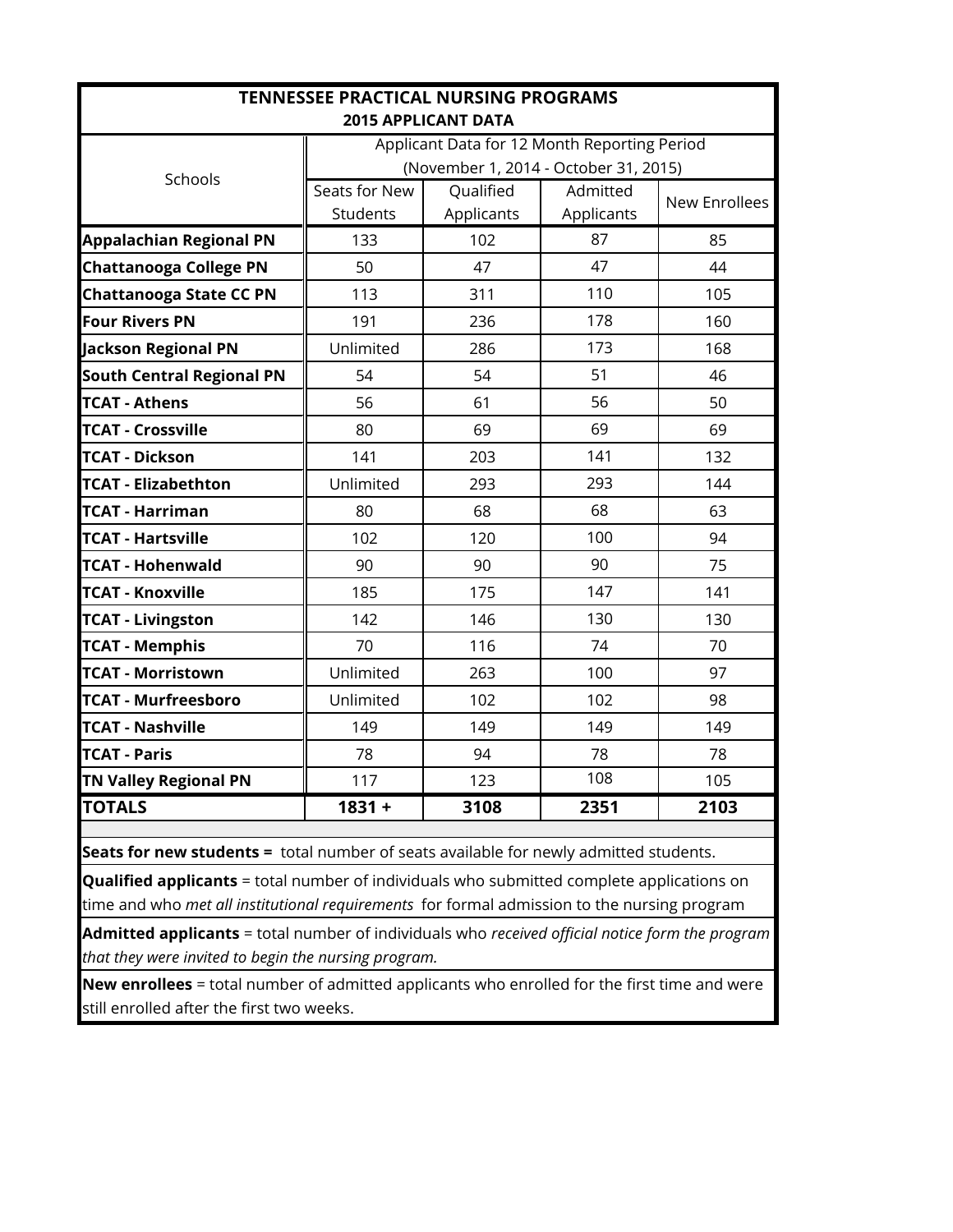| <b>TENNESSEE PRACTICAL NURSING PROGRAMS</b>                                           |                |                                               |                |            |                |            |                |            |  |  |  |  |  |
|---------------------------------------------------------------------------------------|----------------|-----------------------------------------------|----------------|------------|----------------|------------|----------------|------------|--|--|--|--|--|
|                                                                                       |                | <b>ENROLLMENT DATA: FALL TERM CENSUS DATE</b> |                |            |                |            |                |            |  |  |  |  |  |
| Schools                                                                               |                | 2012                                          |                | 2013       |                | 2014       |                | 2015       |  |  |  |  |  |
|                                                                                       | Classes        | Enrollment                                    | Classes        | Enrollment | Classes        | Enrollment | Classes        | Enrollment |  |  |  |  |  |
| <b>Appalachian Regional PN</b>                                                        | 3              | 77                                            | $\overline{4}$ | 57         | 4              | 92         | 4              | 78         |  |  |  |  |  |
| <b>Chattanooga College PN</b>                                                         | $\mathbf{1}$   | 36                                            | $\mathbf{1}$   | 30         | $\mathbf{1}$   | 28         | 1              | 44         |  |  |  |  |  |
| <b>Chattanooga State CC PN</b>                                                        | $\overline{3}$ | 90                                            | $\overline{3}$ | 95         | $\overline{3}$ | 111        | 3              | 106        |  |  |  |  |  |
| <b>Four Rivers PN</b>                                                                 | $\overline{7}$ | 124                                           | 6              | 94         | $\overline{7}$ | 132        | 8              | 128        |  |  |  |  |  |
| Jackson Regional PN                                                                   | 6              | 120                                           | $\overline{7}$ | 131        | $\overline{7}$ | 145        | $\overline{7}$ | 168        |  |  |  |  |  |
| <b>Plateau-Valley Regional PN</b>                                                     | $\overline{3}$ | 98                                            | $\overline{3}$ | 102        |                |            |                |            |  |  |  |  |  |
| <b>South Central Regional PN</b>                                                      | $\mathbf{1}$   | 23                                            | $\mathbf{1}$   | 23         | 1              | 24         | 3              | 46         |  |  |  |  |  |
| <b>TCAT - Athens</b>                                                                  | $\mathbf{1}$   | 35                                            | $\mathbf{1}$   | 41         | $\mathbf{1}$   | 39         | 1              | 43         |  |  |  |  |  |
| <b>TCAT - Crossville</b>                                                              |                |                                               |                |            | $\overline{2}$ | 44         | $\overline{2}$ | 62         |  |  |  |  |  |
| <b>TCAT - Dickson</b>                                                                 | $\overline{4}$ | 104                                           | 4              | 101        | $\overline{4}$ | 99         | $\overline{4}$ | 118        |  |  |  |  |  |
| <b>TCAT - Elizabethton</b>                                                            | 3              | 169                                           | $\overline{3}$ | 165        | 3              | 159        | 3              | 144        |  |  |  |  |  |
| <b>TCAT - Harriman</b>                                                                |                |                                               |                |            | $\mathbf{1}$   | 45         | $\overline{2}$ | 63         |  |  |  |  |  |
| <b>TCAT - Hartsville</b>                                                              | $\overline{3}$ | 79                                            | 3              | 3<br>75    |                | 67         | 3              | 66         |  |  |  |  |  |
| <b>TCAT - Hohenwald</b>                                                               | $\overline{4}$ | 63                                            | 3              | 67         | 3              | 70         | $\overline{4}$ | 67         |  |  |  |  |  |
| <b>TCAT - Knoxville</b>                                                               | $\overline{3}$ | 113                                           | 3              | 129        | $\overline{3}$ | 114        | 3              | 126        |  |  |  |  |  |
| <b>TCAT - Livingston</b>                                                              | $\overline{2}$ | 96                                            | $\overline{2}$ | 81         | $\overline{4}$ | 67         | $\overline{4}$ | 86         |  |  |  |  |  |
| <b>TCAT - Memphis</b>                                                                 | $\overline{2}$ | 46                                            | $\overline{2}$ | 61         | $\overline{4}$ | 59         | 1              | 66         |  |  |  |  |  |
| <b>TCAT - Morristown</b>                                                              | $\overline{4}$ | 78                                            | $\overline{4}$ | 82         | $\overline{4}$ | 88         | $\overline{4}$ | 87         |  |  |  |  |  |
| <b>TCAT - Murfreesboro</b>                                                            |                |                                               |                |            | 1              | 27         | 3              | 69         |  |  |  |  |  |
| <b>TCAT - Nashville</b>                                                               | $\overline{4}$ | 127                                           | 4              | 109        | 3              | 118        | $\overline{4}$ | 128        |  |  |  |  |  |
| <b>TCAT - Paris</b>                                                                   | $\overline{4}$ | 75                                            | $\overline{4}$ | 75         | $\overline{4}$ | 106        | 3              | 78         |  |  |  |  |  |
| <b>TN Valley Regional PN</b>                                                          | $\overline{4}$ | 140                                           | 5              | 152        | $\overline{4}$ | 86         | $\overline{4}$ | 108        |  |  |  |  |  |
| <b>TOTAL</b>                                                                          | 62             | 1693                                          | 63             | 1670       | 67             | 1720       | 71             | 1881       |  |  |  |  |  |
| Fall Term Census Date is the most recently started Fall Term of the nursing programs. |                |                                               |                |            |                |            |                |            |  |  |  |  |  |

Fall Term Census Date is the *most recently* started Fall Term of the nursing programs.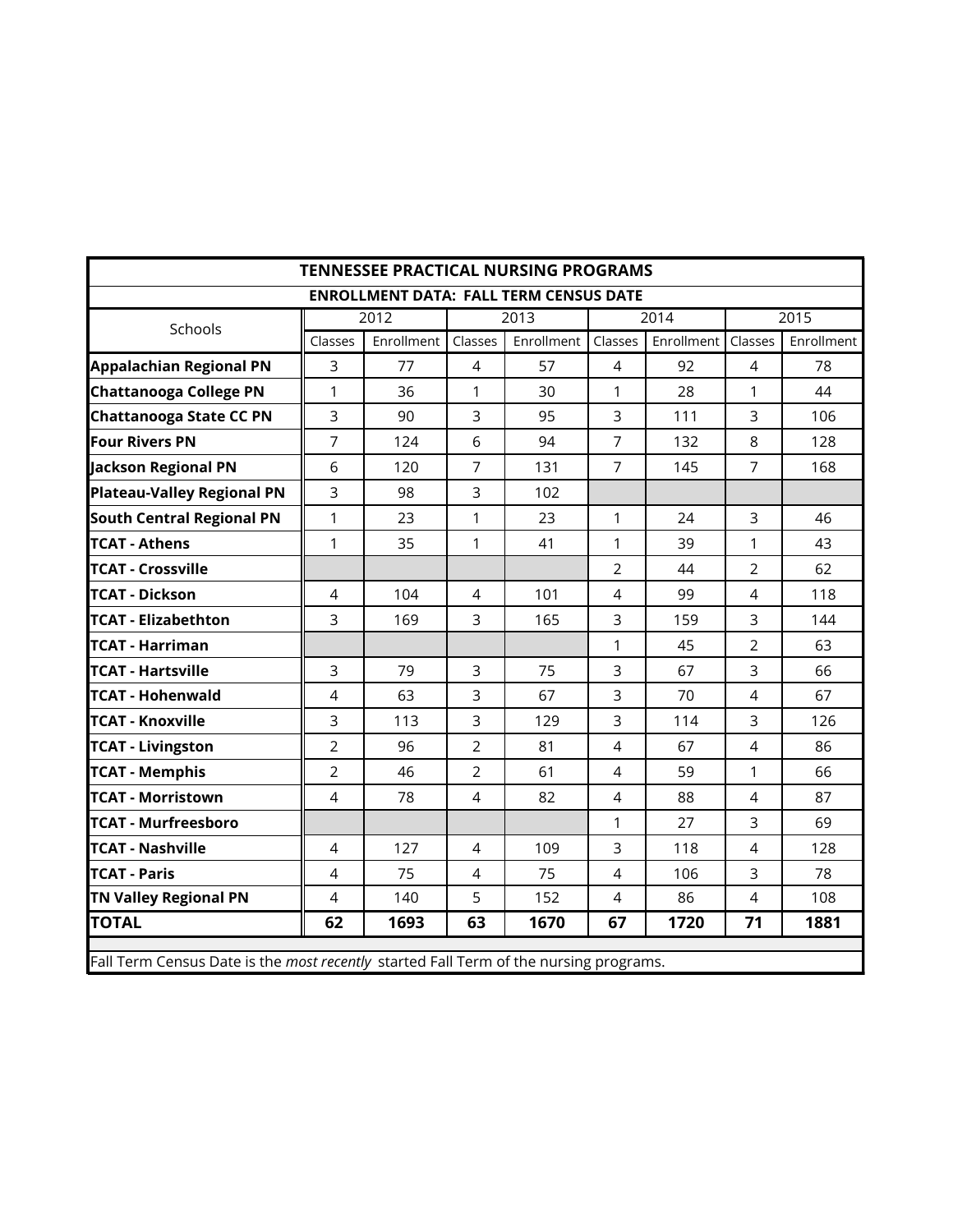| <b>TENNESSEE PRACTICAL NURSING PROGRAMS</b><br><b>2015 GRADUATION</b> |      |                                                |      |      |  |  |  |  |  |  |  |  |  |
|-----------------------------------------------------------------------|------|------------------------------------------------|------|------|--|--|--|--|--|--|--|--|--|
| Schools                                                               |      | Graduation Data for 12 Month Reporting Periods |      |      |  |  |  |  |  |  |  |  |  |
|                                                                       | 2012 | 2013                                           | 2014 | 2015 |  |  |  |  |  |  |  |  |  |
| <b>Appalachian Regional PN</b>                                        | 67   | 66                                             | 47   | 76   |  |  |  |  |  |  |  |  |  |
| <b>Blount Memorial Hospital</b>                                       | 42   |                                                |      |      |  |  |  |  |  |  |  |  |  |
| <b>Chattanooga College PN</b>                                         | na   | 22                                             | 16   | 17   |  |  |  |  |  |  |  |  |  |
| <b>Chattanooga State CC PN</b>                                        | 58   | 91                                             | 89   | 101  |  |  |  |  |  |  |  |  |  |
| <b>Four Rivers PN</b>                                                 | 79   | 116                                            | 89   | 76   |  |  |  |  |  |  |  |  |  |
| Jackson Regional PN                                                   | 91   | 104                                            | 111  | 110  |  |  |  |  |  |  |  |  |  |
| <b>Plateau-Valley Regional PN</b>                                     | 62   | 78                                             | 69   | 14   |  |  |  |  |  |  |  |  |  |
| <b>South Central Regional PN</b>                                      | 22   | 23                                             | 21   | 17   |  |  |  |  |  |  |  |  |  |
| <b>TCAT - Athens</b>                                                  | 31   | 17                                             | 34   | 34   |  |  |  |  |  |  |  |  |  |
| <b>TCAT - Crossville</b>                                              |      |                                                |      | 32   |  |  |  |  |  |  |  |  |  |
| <b>TCAT - Dickson</b>                                                 | 79   | 91                                             | 98   | 84   |  |  |  |  |  |  |  |  |  |
| <b>TCAT - Elizabethton</b>                                            | 140  | 141                                            | 115  | 125  |  |  |  |  |  |  |  |  |  |
| <b>TCAT - Harriman</b>                                                |      |                                                |      | 32   |  |  |  |  |  |  |  |  |  |
| <b>TCAT - Hartsville</b>                                              | 63   | 71                                             | 64   | 51   |  |  |  |  |  |  |  |  |  |
| <b>TCAT - Hohenwald</b>                                               | 73   | 55                                             | 63   | 58   |  |  |  |  |  |  |  |  |  |
| <b>TCAT - Knoxville</b>                                               | 106  | 106                                            | 115  | 105  |  |  |  |  |  |  |  |  |  |
| <b>TCAT - Livingston</b>                                              | 71   | 85                                             | 72   | 58   |  |  |  |  |  |  |  |  |  |
| <b>TCAT - Memphis</b>                                                 | 37   | 44                                             | 46   | 40   |  |  |  |  |  |  |  |  |  |
| <b>TCAT - Morristown</b>                                              | 73   | 66                                             | 65   | 61   |  |  |  |  |  |  |  |  |  |
| <b>TCAT - Murfreesboro</b>                                            |      |                                                |      | 27   |  |  |  |  |  |  |  |  |  |
| <b>TCAT - Nashville</b>                                               | 138  | 75                                             | 84   | 80   |  |  |  |  |  |  |  |  |  |
| <b>TCAT - Paris</b>                                                   | 62   | 69                                             | 51   | 43   |  |  |  |  |  |  |  |  |  |
| <b>TN Valley Regional PN</b>                                          | 151  | 110                                            | 113  | 79   |  |  |  |  |  |  |  |  |  |
| <b>TOTAL</b>                                                          | 1445 | 1430                                           | 1362 | 1320 |  |  |  |  |  |  |  |  |  |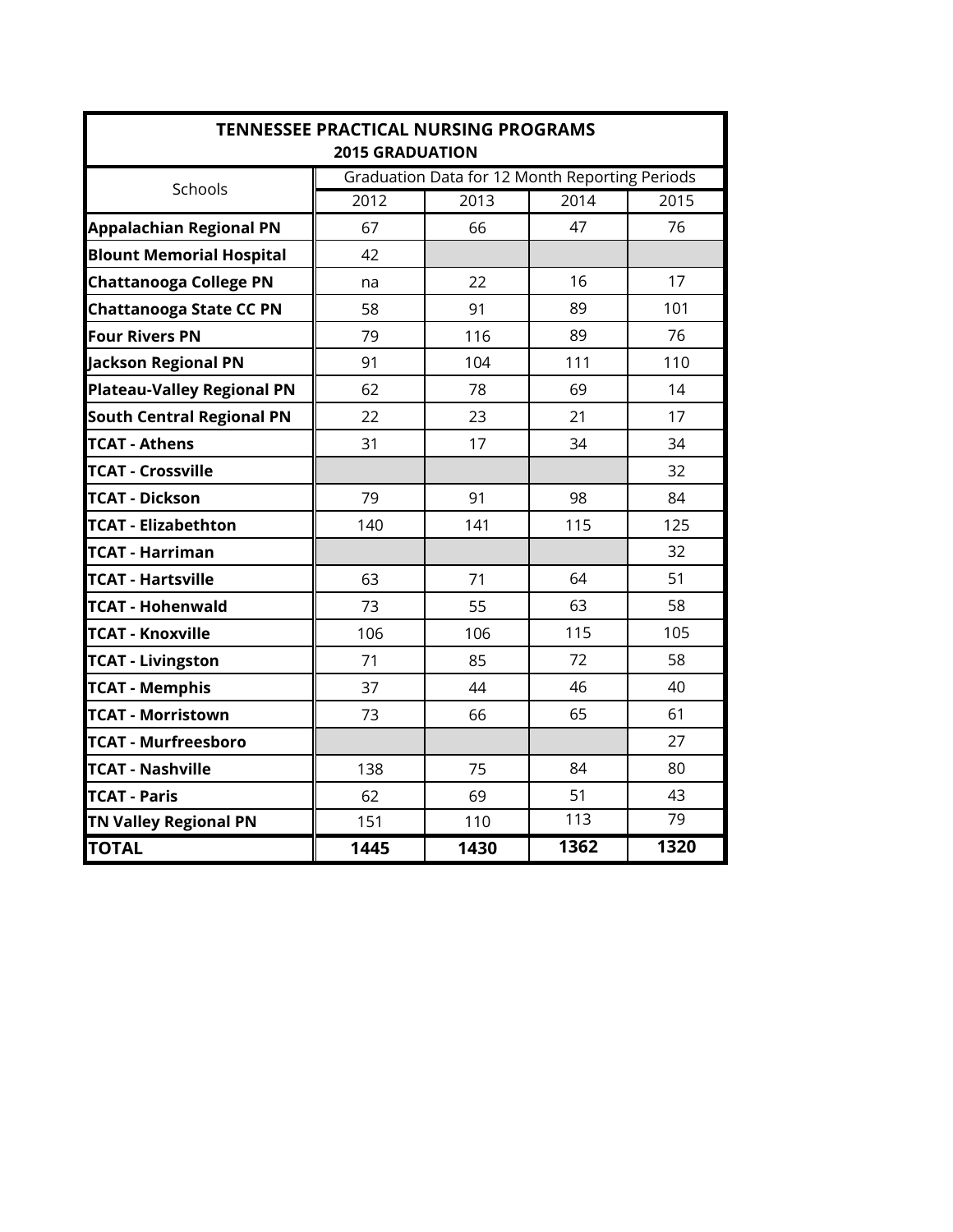| <b>TENNESSEE PRACTICAL NURSING PROGRAMS</b> |                          |                             |                        |                                |            |                     |  |  |  |  |  |  |
|---------------------------------------------|--------------------------|-----------------------------|------------------------|--------------------------------|------------|---------------------|--|--|--|--|--|--|
|                                             |                          | <b>2015 ADDITIONAL DATA</b> |                        |                                |            |                     |  |  |  |  |  |  |
| Schools                                     | Nursing<br>Accreditation | Articulation<br>Agreements  | <b>Predicator Test</b> | Predictor<br><b>Test Score</b> | Simulation | Fee for<br>Clinical |  |  |  |  |  |  |
| <b>Appalachian Regional PN</b>              | No                       | <b>No</b>                   | ATI                    | 92%                            | $0 - 24%$  | <b>No</b>           |  |  |  |  |  |  |
| <b>Chattanooga College PN</b>               | No                       | <b>No</b>                   | Kaplan                 | 75                             | $0 - 24%$  | Yes                 |  |  |  |  |  |  |
| <b>Chattanooga State CC PN</b>              | <b>No</b>                | Yes                         | <b>HESI</b>            | 800-850                        | 0-24%      | <b>No</b>           |  |  |  |  |  |  |
| <b>Four Rivers PN</b>                       | <b>No</b>                | <b>No</b>                   | HESI/Kaplan            | 850/65%                        | $0 - 24%$  | Yes                 |  |  |  |  |  |  |
| <b>Jackson Regional PN</b>                  | <b>No</b>                | Yes                         | ATI/Kaplan             | 97% /TBD                       | $0 - 24%$  | <b>No</b>           |  |  |  |  |  |  |
| <b>South Central Reg PN</b>                 | No                       | <b>No</b>                   | <b>NLN</b>             | 80                             | $0 - 24%$  | <b>No</b>           |  |  |  |  |  |  |
| <b>TCAT - Athens</b>                        | No                       | <b>No</b>                   | None                   | N/A                            | $0 - 24%$  | <b>No</b>           |  |  |  |  |  |  |
| <b>TCAT - Crossville</b>                    | No                       | <b>No</b>                   | PrepU, LWW             | Level 6-7                      | $0 - 24%$  | <b>No</b>           |  |  |  |  |  |  |
| <b>TCAT - Dickson</b>                       | No                       | <b>No</b>                   | <b>HESI</b>            | Pass/Fail                      | 0-24%      | <b>No</b>           |  |  |  |  |  |  |
| <b>TCAT - Elizabethton</b>                  | <b>No</b>                | <b>No</b>                   | None                   | N/A                            | $0 - 24%$  | <b>No</b>           |  |  |  |  |  |  |
| <b>TCAT - Harriman</b>                      | <b>No</b>                | <b>No</b>                   | Test                   | 900                            | $0 - 24%$  | <b>No</b>           |  |  |  |  |  |  |
| <b>TCAT - Hartsville</b>                    | <b>No</b>                | <b>No</b>                   | Kaplan                 | >65                            | $0 - 24%$  | <b>No</b>           |  |  |  |  |  |  |
| <b>TCAT - Hohenwald</b>                     | <b>No</b>                | Yes                         | None                   | N/A                            | $0 - 24%$  | Yes                 |  |  |  |  |  |  |
| <b>TCAT - Knoxville</b>                     | No                       | Yes                         | ATI                    | 85%                            | $0 - 24%$  | <b>No</b>           |  |  |  |  |  |  |
| <b>TCAT - Livingston</b>                    | <b>No</b>                | <b>No</b>                   | <b>ATI</b>             | 80%                            | $0 - 24%$  | <b>No</b>           |  |  |  |  |  |  |
| <b>TCAT - Memphis</b>                       | <b>No</b>                | <b>No</b>                   | Kaplan                 | 76                             | $0 - 24%$  | <b>No</b>           |  |  |  |  |  |  |
| <b>TCAT - Morristown</b>                    | No                       | Yes                         | None                   | N/A                            | $0 - 24%$  | <b>No</b>           |  |  |  |  |  |  |
| <b>TCAT - Murfreesboro</b>                  | <b>No</b>                | No                          | None                   | N/A                            | $0 - 24%$  | Yes                 |  |  |  |  |  |  |
| <b>TCAT - Nashville</b>                     | No                       | No                          | <b>ATI</b>             | 80                             | 0-24%      | Yes                 |  |  |  |  |  |  |
| <b>TCAT - Paris</b>                         | <b>No</b>                | Yes                         | <b>HESI</b>            | 850                            | 25-49%     | Yes                 |  |  |  |  |  |  |
| <b>TN Valley Regional PN</b>                | No                       | <b>No</b>                   | <b>HESI</b>            | 850                            | $0 - 24%$  | Yes                 |  |  |  |  |  |  |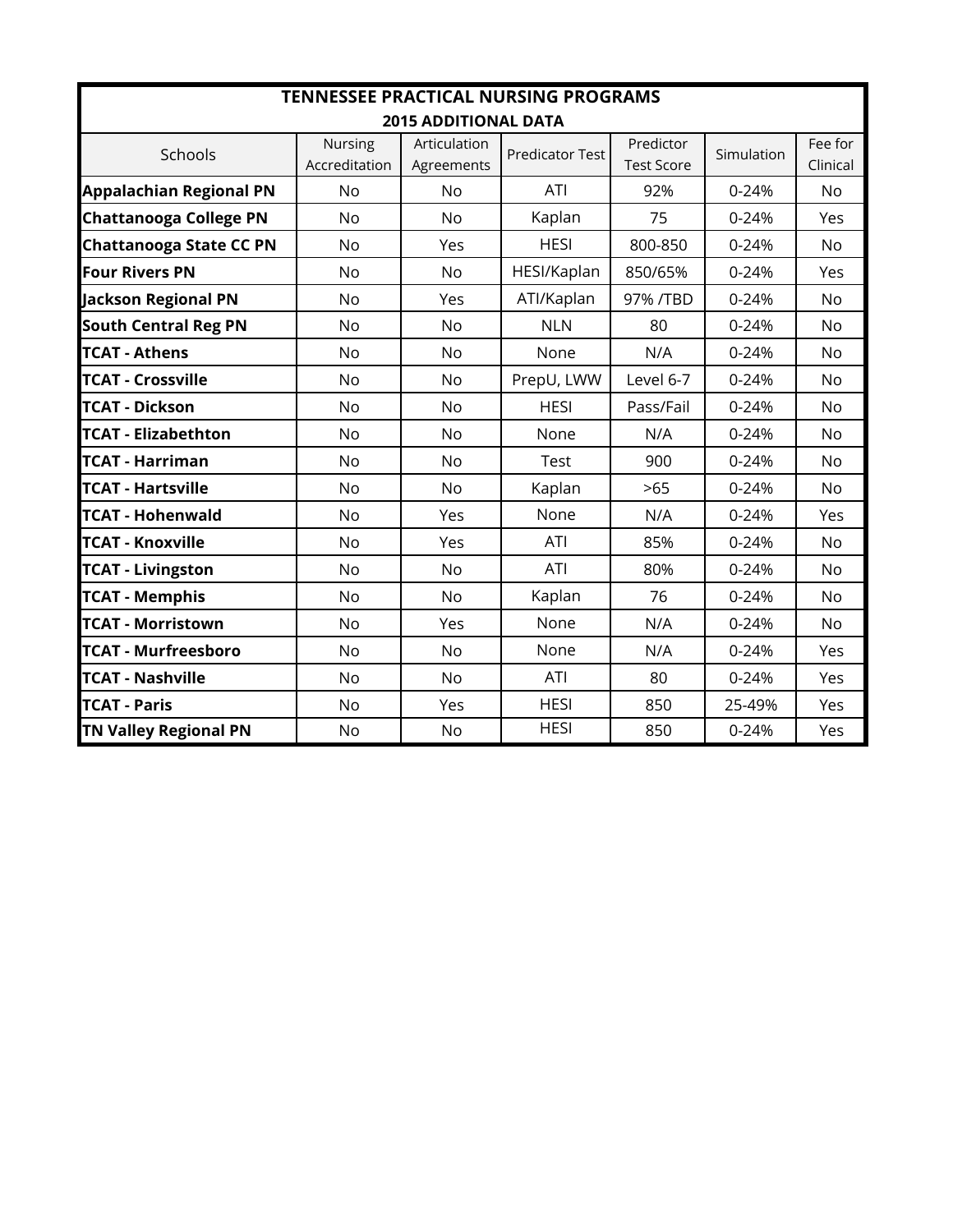## **TENNESSEE PRACTICAL NURSING PROGRAMS FULL-TIME FACULTY 2015 ANNUAL REPORT**

| Schools                          | Full-time faculty |              | Age of faculty |                |                |                |                |              | By Highest Nursing Degree |                |                |                |             |
|----------------------------------|-------------------|--------------|----------------|----------------|----------------|----------------|----------------|--------------|---------------------------|----------------|----------------|----------------|-------------|
|                                  | Number            | Vacancy      | $30$ yr        | $31 - 40$      | $41 - 50$      | $51 - 60$      | 61-70          | $>70$ yr     | Diploma                   | <b>AD</b>      | <b>BSN</b>     | <b>MSN</b>     | <b>Doc</b>  |
| <b>Appalachian Regional PN</b>   | 6                 | $\Omega$     | $\mathbf{0}$   | $\mathbf{1}$   | 3              | 1              | 1              | $\Omega$     | 1                         | 2              | 3              | $\Omega$       | $\Omega$    |
| <b>Chattanooga College PN</b>    | 2                 | $\mathbf{1}$ | $\mathbf 0$    | $\mathbf{1}$   | $\overline{0}$ | $\mathbf{1}$   | $\mathbf 0$    | $\mathbf{0}$ | $\mathbf 0$               | $\mathbf 0$    | $\mathbf 0$    | 2              | $\mathbf 0$ |
| <b>Chattanooga State CC PN</b>   | 4                 | $\mathbf{1}$ | $\Omega$       | $\Omega$       | 3              | $\Omega$       | $\mathbf{1}$   | $\Omega$     | $\Omega$                  | 1              | $\overline{2}$ | 1              | 0           |
| <b>Four Rivers PN</b>            | 9                 | $\Omega$     | $\Omega$       | 3              | 3              | 2              | $\mathbf{1}$   | $\Omega$     | $\Omega$                  | 3              | 5              | $\mathbf{1}$   | $\Omega$    |
| <b>Jackson Regional PN</b>       | 8                 | $\Omega$     | $\mathbf 0$    | $\mathbf 0$    | 3              | 4              | $\mathbf{1}$   | $\Omega$     | $\mathbf 0$               | 3              | 4              | 1              | $\mathbf 0$ |
| <b>South Central Regional PN</b> | 4                 | $\Omega$     | $\mathbf 0$    | $\overline{2}$ | $\mathbf{1}$   | $\mathbf{1}$   | $\Omega$       | $\Omega$     | $\mathbf 0$               | 1              | 3              | 0              | 0           |
| <b>TCAT - Athens</b>             | 3                 | $\Omega$     | $\mathbf 0$    | 1              | $\Omega$       | $\overline{2}$ | 0              | 0            | $\Omega$                  | 1              | $\overline{2}$ | 0              | $\Omega$    |
| <b>TCAT - Crossville</b>         | 4                 | $\Omega$     | $\mathbf{0}$   | $\Omega$       | 1              | $\overline{2}$ | $\mathbf{1}$   | $\Omega$     | $\Omega$                  | 1              | 3              | 0              | $\Omega$    |
| <b>TCAT - Dickson</b>            | $\overline{7}$    | $\Omega$     | $\mathbf 0$    | $\mathbf{1}$   | 4              | $\overline{2}$ | $\Omega$       | $\Omega$     | $\Omega$                  | 4              | $\overline{2}$ | 1              | $\Omega$    |
| <b>TCAT - Elizabethton</b>       | $\overline{7}$    | $\Omega$     | $\mathbf{0}$   | $\overline{2}$ | $\overline{2}$ | 3              | $\Omega$       | $\Omega$     | $\mathbf 0$               | 1              | 6              | 0              | $\mathbf 0$ |
| <b>TCAT - Harriman</b>           | 3                 | $\Omega$     | $\mathbf 0$    | $\mathbf{1}$   | $\Omega$       | $\overline{2}$ | $\mathbf{0}$   | $\Omega$     | $\Omega$                  | 1              | $\overline{2}$ | $\Omega$       | $\Omega$    |
| <b>TCAT - Hartsville</b>         | 4                 | $\mathbf 0$  | $\mathbf 0$    | $\mathbf{1}$   | $\mathbf{1}$   | 1              | $\mathbf{1}$   | $\mathbf{0}$ | $\overline{0}$            | $\overline{2}$ | $\overline{2}$ | 0              | $\mathbf 0$ |
| <b>TCAT - Hohenwald</b>          | 6                 | $\Omega$     | $\mathbf 0$    | $\mathbf{1}$   | 1              | 2              | $\overline{2}$ | $\Omega$     | $\mathbf 0$               | 3              | 2              | 1              | 0           |
| <b>TCAT - Knoxville</b>          | $\overline{7}$    | $\Omega$     | $\mathbf 0$    | $\Omega$       | $\mathbf{1}$   | 5              | $\mathbf{1}$   | $\Omega$     | $\mathbf{1}$              | $\mathbf{0}$   | 5              | 1              | $\Omega$    |
| <b>TCAT - Livingston</b>         | 3                 | $\Omega$     | $\mathbf{0}$   | $\mathbf{1}$   | $\overline{0}$ | $\mathbf{1}$   | $\mathbf{1}$   | $\Omega$     | $\mathbf 0$               | 1              | 2              | 0              | 0           |
| <b>TCAT - Memphis</b>            | 5                 | $\Omega$     | $\mathbf 0$    | $\overline{2}$ | $\overline{2}$ | $\mathbf{1}$   | $\Omega$       | $\Omega$     | $\Omega$                  | 1              | $\overline{2}$ | $\overline{2}$ | $\mathbf 0$ |
| <b>TCAT - Morristown</b>         | $\overline{7}$    | $\mathbf 0$  | $\mathbf{0}$   | 1              | $\overline{0}$ | 5              | $\mathbf{1}$   | $\Omega$     | 0                         | 2              | 3              | $\overline{2}$ | $\mathbf 0$ |
| <b>TCAT - Murfreesboro</b>       | 4                 | $\Omega$     | $\Omega$       | $\Omega$       | $\Omega$       | 3              | $\mathbf{1}$   | $\Omega$     | $\Omega$                  | $\Omega$       | 3              |                | $\Omega$    |
| <b>TCAT - Nashville</b>          | 8                 | $\Omega$     | $\mathbf{0}$   | $\mathbf{1}$   | 1              | 5              | $\Omega$       | 1            | $\Omega$                  | $\overline{2}$ | 3              | 3              | $\Omega$    |
| <b>TCAT - Paris</b>              | 5                 | $\Omega$     | $\mathbf{0}$   | $\mathbf{1}$   | 4              | 0              | 0              | $\Omega$     | $\Omega$                  | $\Omega$       | 4              | 1              | $\Omega$    |
| <b>TN Valley Regional PN</b>     | 4                 | $\mathbf{1}$ | 0              | $\mathbf{1}$   | $\overline{2}$ | $\mathbf{1}$   | $\Omega$       | $\Omega$     | 0                         | 3              | $\mathbf{1}$   | 0              | 0           |
| <b>TOTALS</b>                    | 110               | 3            | 0              | 21             | 32             | 44             | 12             | 1            | $\overline{2}$            | 32             | 59             | 17             | 0           |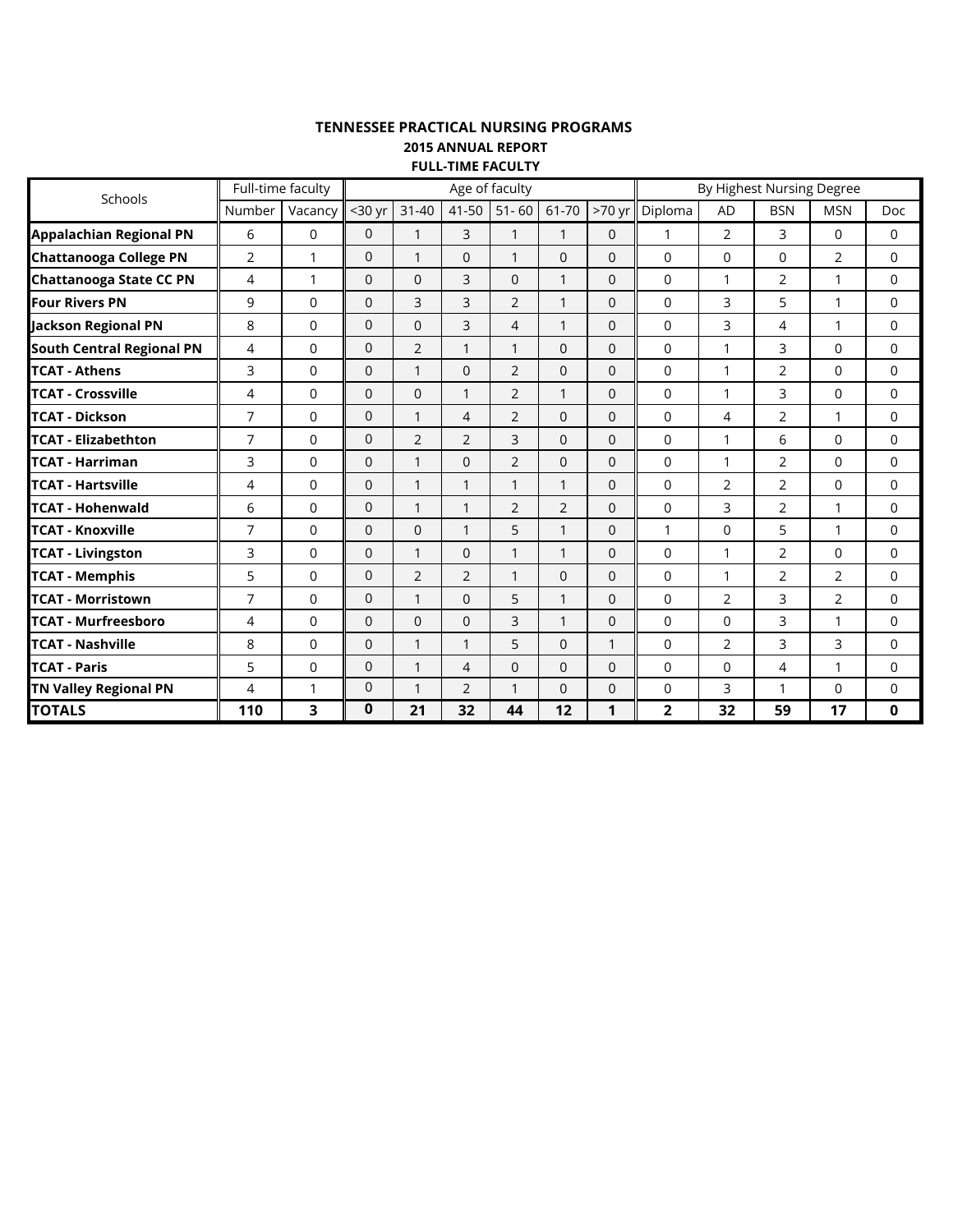| <b>TENNESSEE PRACTICAL NURSING PROGRAMS</b> |                                                                                                            |          |                |                |                |                |                |              |                |                |                |                |             |  |
|---------------------------------------------|------------------------------------------------------------------------------------------------------------|----------|----------------|----------------|----------------|----------------|----------------|--------------|----------------|----------------|----------------|----------------|-------------|--|
| <b>2015 ANNUAL REPORT</b>                   |                                                                                                            |          |                |                |                |                |                |              |                |                |                |                |             |  |
|                                             | <b>PART-TIME FACULTY</b><br><b>Part-time faculty</b><br><b>By Highest Nursing Degree</b><br>Age of faculty |          |                |                |                |                |                |              |                |                |                |                |             |  |
| <b>Schools</b>                              |                                                                                                            |          |                |                |                |                |                |              |                |                |                |                |             |  |
|                                             | Number                                                                                                     | Vacancy  | $30$ yr        | $31 - 40$      | 41-50          | $51 - 60$      | 61-70          | $>70$ yr     | Diploma        | <b>AD</b>      | <b>BSN</b>     | <b>MSN</b>     | Doc         |  |
| <b>Appalachian Regional PN</b>              | $\overline{2}$                                                                                             | $\Omega$ | $\Omega$       | $\mathbf{1}$   | $\Omega$       | $\mathbf{1}$   | $\Omega$       | $\Omega$     | $\Omega$       | 2              | $\Omega$       | 0              | $\Omega$    |  |
| <b>Chattanooga College PN</b>               | 5                                                                                                          | 4        | $\overline{0}$ | $\overline{2}$ | $\Omega$       | $\Omega$       | $\overline{2}$ | $\mathbf{1}$ | 1              | 1              | $\mathbf{1}$   | $\mathbf{1}$   | $\mathbf 0$ |  |
| <b>Chattanooga State CC PN</b>              | $\overline{c}$                                                                                             | $\Omega$ | $\mathbf{0}$   | $\Omega$       | $\Omega$       | $\Omega$       | $\overline{2}$ | $\Omega$     | 0              | 0              | 1              | 1              | $\Omega$    |  |
| <b>Four Rivers PN</b>                       | $\overline{4}$                                                                                             | 3        | $\overline{0}$ | $\overline{2}$ | $\Omega$       | $\Omega$       | $\overline{2}$ | $\Omega$     | $\mathbf 0$    | 2              | $\overline{2}$ | 0              | $\mathbf 0$ |  |
| <b>Jackson Regional PN</b>                  | $\overline{7}$                                                                                             | 1        | $\mathbf{1}$   | $\mathbf{1}$   | $\mathbf{1}$   | $\overline{2}$ | $\overline{2}$ | $\Omega$     | 1              | 3              | 1              | $\overline{2}$ | $\mathbf 0$ |  |
| <b>South Central Regional PN</b>            | $\mathbf{1}$                                                                                               | $\Omega$ | $\mathbf{0}$   | $\mathbf{1}$   | $\Omega$       | $\Omega$       | $\Omega$       | $\Omega$     | 0              | $\mathbf{1}$   | $\Omega$       | 0              | $\Omega$    |  |
| <b>TCAT - Athens</b>                        | 0                                                                                                          | 1        | $\mathbf{0}$   | $\Omega$       | $\Omega$       | $\Omega$       | $\Omega$       | $\Omega$     | 0              | $\Omega$       | $\Omega$       | 0              | $\Omega$    |  |
| <b>TCAT - Crossville</b>                    | 5                                                                                                          | $\Omega$ | $\overline{0}$ | $\overline{0}$ | $\mathbf{1}$   | 1              | $\overline{2}$ |              | 0              | $\mathbf 0$    | 5              | 0              | $\Omega$    |  |
| <b>TCAT - Dickson</b>                       | 4                                                                                                          | 0        | $\overline{0}$ | $\mathbf{1}$   | $\mathbf{1}$   | $\Omega$       | $\overline{2}$ | $\mathbf 0$  | $\mathbf 0$    | $\overline{2}$ | $\overline{2}$ | 0              | $\mathbf 0$ |  |
| <b>TCAT - Elizabethton</b>                  | 6                                                                                                          | $\Omega$ | $\overline{0}$ | $\mathbf{1}$   | $\overline{2}$ | $\overline{2}$ | 0              | $\mathbf{1}$ | 0              | 1              | 5              | 0              | $\Omega$    |  |
| <b>TCAT - Harriman</b>                      | 3                                                                                                          | 3        | $\mathbf{0}$   | $\mathbf{1}$   | $\mathbf{1}$   | $\overline{0}$ | 1              | $\mathbf 0$  | 1              | 1              | 1              | 0              | 0           |  |
| <b>TCAT - Hartsville</b>                    | $\overline{c}$                                                                                             | $\Omega$ | $\mathbf{0}$   | $\Omega$       | $\mathbf{1}$   | $\Omega$       | 1              | $\Omega$     | 0              | 1              | 1              | 0              | $\Omega$    |  |
| <b>TCAT - Hohenwald</b>                     | $\mathbf{1}$                                                                                               | 0        | $\mathbf 0$    | $\overline{0}$ | $\mathbf{1}$   | $\mathbf 0$    | $\Omega$       | $\mathbf 0$  | $\mathbf 0$    | 1              | $\mathbf 0$    | 0              | $\mathbf 0$ |  |
| <b>TCAT - Knoxville</b>                     | 3                                                                                                          | $\Omega$ | $\Omega$       | $\Omega$       | $\mathbf{1}$   | $\overline{2}$ | $\Omega$       | $\Omega$     | 1              | $\mathbf{1}$   | 3              | $\Omega$       | $\Omega$    |  |
| <b>TCAT - Livingston</b>                    | $\mathbf{1}$                                                                                               | $\Omega$ | 0              | $\Omega$       | $\mathbf{1}$   | $\Omega$       | $\Omega$       | $\Omega$     | $\overline{0}$ | $\Omega$       | $\Omega$       | 1              | $\Omega$    |  |
| <b>TCAT - Memphis</b>                       | 1                                                                                                          | 1        | 1              | $\mathbf 0$    | $\Omega$       | $\Omega$       | 0              | $\Omega$     | 0              | $\Omega$       | 1              | 0              | $\Omega$    |  |
| <b>TCAT - Morristown</b>                    | 3                                                                                                          | $\Omega$ | $\overline{0}$ | $\overline{2}$ | $\Omega$       | 1              | 0              | $\Omega$     | $\overline{0}$ | $\Omega$       | 3              | 0              | $\Omega$    |  |
| <b>TCAT - Murfreesboro</b>                  | $\mathbf 0$                                                                                                | 0        | $\overline{0}$ | $\overline{0}$ | $\Omega$       | $\Omega$       | 0              | $\mathbf 0$  | $\overline{0}$ | $\mathbf 0$    | $\mathbf 0$    | 0              | $\mathbf 0$ |  |
| <b>TCAT - Nashville</b>                     | 2                                                                                                          | $\Omega$ | $\Omega$       | $\mathbf{1}$   | $\Omega$       | $\mathbf{1}$   | $\Omega$       | $\Omega$     | $\Omega$       | 1              | $\mathbf{1}$   | 0              | $\Omega$    |  |
| <b>TCAT - Paris</b>                         | 3                                                                                                          | 0        | 0              | $\mathbf 0$    | $\mathbf{1}$   | $\overline{2}$ | 0              | $\mathbf 0$  | 0              | 1              | 1              | 0              | $\mathbf 0$ |  |
| <b>TN Valley Regional PN</b>                | 9                                                                                                          | 2        | 1              | 3              | 2              | 1              | $\overline{2}$ | $\Omega$     | $\mathbf 0$    | 7              | 2              | 0              | $\Omega$    |  |
| <b>TOTALS</b>                               | 64                                                                                                         | 15       | 3              | 16             | 13             | 13             | 16             | 3            | 4              | 25             | 30             | 5              | $\mathbf 0$ |  |